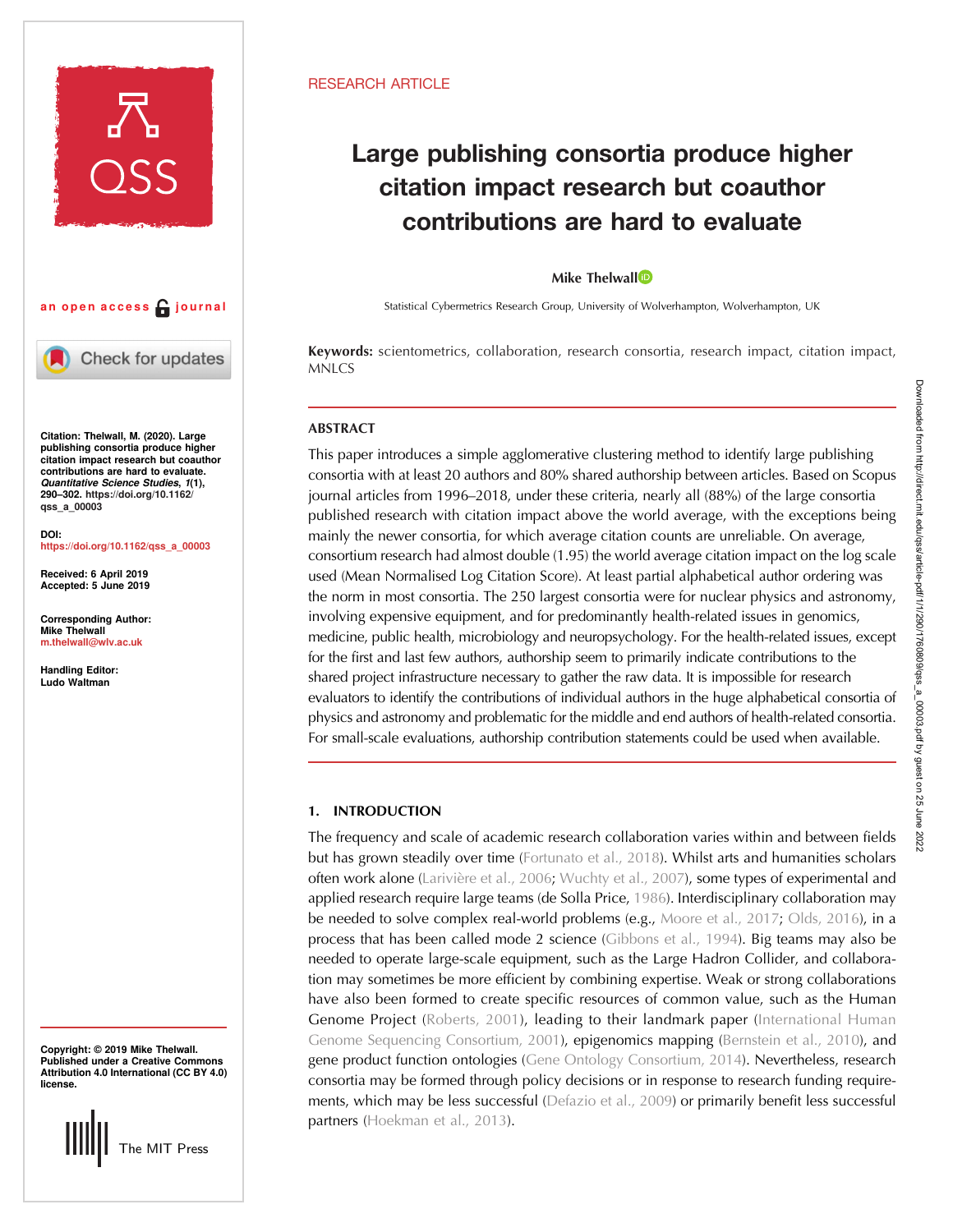Close collaboration can also occur around data when a discipline collaborates to create standards and repositories to systematically exchange information (e.g., [AACR Project GENIE](#page-11-0) [Consortium, 2017](#page-11-0); [Buniello et al., 2018;](#page-11-0) [Costa et al., 2016;](#page-11-0) [Vermeulen et al., 2013;](#page-12-0) [Welter](#page-12-0) [et al., 2013](#page-12-0)). These are problematic to evaluate with scientometric methods because the primary output of such collaborations is not a set of journal articles.

A more recent reason to collaborate on some types of research is that competing groups using similar methods to address a shared problem may lead to a situation in which the wrong answer achieves statistical significance and is published, whereas combining the competing teams would give the correct result [\(Ioannidis, 2005](#page-12-0); [Munafò et al., 2017](#page-12-0)). This occurred for Genome-Wide Association Studies (GWAS), for example. In this field, multiple teams attempted to identify single nucleotide polymorphisms (SNPs) on the human genome that are associated with genetic diseases or health problems. Each team generated its own data set, typically consisting of hundreds or thousands of human volunteers and genetic information on a sample of SNPs. Only positive results were published and many negative results were discarded, which led to incorrect results being published when they accidentally achieved statistical significance, unless more stringent thresholds were used (Pe'[er et al., 2008\)](#page-12-0). A side-effect was the "winner's curse," with the effect of SNPs being overestimated in studies that found them [\(Garner, 2007\)](#page-11-0). The solution adopted by the community included pooling data sets to improve statistical power so that the number of discarded negative results would be reduced. In this situation the incentive to form consortia was statistical and improved re-search validity and power ([Psaty et al., 2009\)](#page-12-0).

Collaboratively authored journal articles may be valued by their coauthors in research evaluation exercises because they tend to be more cited than solo articles in many fields, although the citation advantage of collaboration has diminished over time [\(Larivière et al., 2015\)](#page-12-0). An advantage of team science is the ability to apply novel combinations of expertise, but the research produced is not more novel than less collaborative research in some fields [\(Wagner](#page-12-0) [et al., in press](#page-12-0)). The GWAS example above illustrates that large teams may be needed to make research more predictable. Author ordering may be a problem in large collaborations, making it difficult to assess individual scholars' contributions. Although alphabetical author ordering is not the norm in any broad field of science ([Levitt & Thelwall, 2013;](#page-12-0) [Waltman, 2012\)](#page-12-0), it seems unlikely that a large group of authors on a long-term project would be able to precisely determine relative contributions, and partial or full alphabetical ordering would be a logical solution to this. A common biomedical solution is to order the main contributors at the start and end of the author list nonalphabetically, with the remaining authors ordered alphabetically in the mid-dle ([Mongeon et al., 2017\)](#page-12-0).

Despite much evidence about collaboration in general within fields, science-wide, or from an individual funding program, no previous science-wide study has investigated the prevalence of publishing consortia, their impact, or use of alphabetical ordering. This is important because research evaluation exercises often need to evaluate the contributions of individual authors or departments, which may be difficult for large collaborative papers. This article uses a heuristic to identify publishing consortia throughout science from 1996–2018 to investigate impact and authorship order, and a manual classification of their type for deeper insights into their contributions to science.

- RQ1: Do large publishing consortia produce higher impact research?
- RQ2: Does authorship order reflect contributions in large publishing consortia?
- RQ3: Which types (fields, reason for existence) of large publishing consortia exist?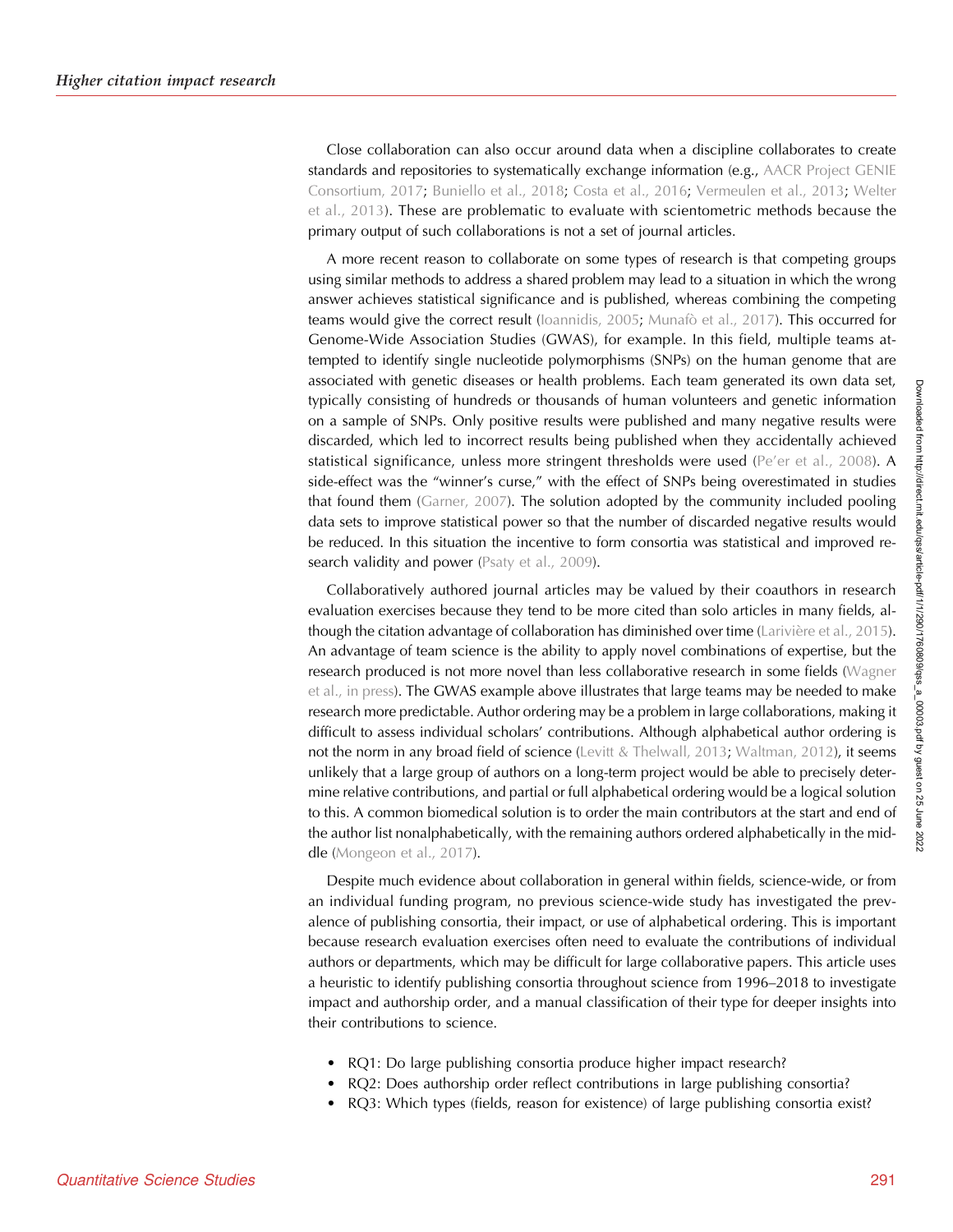## 2. METHODS

All 67,608,187 Scopus records of type journal article published between 1996 and 2018 were downloaded between November 2018 and February 2019. Articles tagged with other categories, such as review papers or editorials, were excluded to focus on a standard document type. The data included the author names, as recorded by Scopus, up to a maximum (usually) of 100. Each author was also assigned a unique ID by Scopus and these IDs were used to compare authors, even though they are likely to be sometimes incorrect, to reduce errors caused by authors having the same common name. Scopus author IDs are automatically assigned by an author name disambiguation algorithm that prioritises precision (i.e., attempts to avoid conflating different researchers with the same name; Moed  $&$  Plume, 2013). Its accuracy seems to be high, since a study of Japanese-funded authors found it to have precision of 99% (99% of papers associated with an author ID were correctly assigned) and recall of 98% (98% of an author's papers were assigned to their ID; [Kawashima & Tomizawa, 2015](#page-12-0)). Duplicate IDs occurred in these lists when authors had multiple affiliations, reducing the total number of unique authors, for articles with large sets. For example, a paper with thousands of authors would have 100 author IDs in Scopus, with as few as 30 being unique if they had about three affiliations each. Duplicate IDs were removed before subsequent processing.

Document clustering has previously been used to identify scientific topics ([Sjögårde &](#page-12-0) [Ahlgren, 2018](#page-12-0); [Waltman et al., 2010](#page-12-0)) and network mapping has been used to identify collaboration patterns ([Xie et al., 2016](#page-12-0)), but the task here is different: to identify groups of articles created by a mostly common set of authors. A heuristic was used to identify publishing consortia. A set of articles was classified as a large consortium product when all had at least 20 (unique) authors, each article had at least 80% of authors in common with one other article in the set, and the collection contained at least three articles, building collections through a simple agglomerative clustering algorithm. These values (80%, 20 and, less critically, 3) were chosen after manual inspection of the data with the aim of getting the most generous definition that included few false consortia (i.e., one that did not self-define as a coherent group). A commonality of 80% allows for moderate changes in the composition of a consortium.

The consortium identification method used would be defeated by consortia with hundreds of authors that substantially changed author name orders, since the number of authors in common would then be hidden by the Scopus 100 author maximum threshold. No examples were found of consortia that were split into separate groups because of this, but others may not have been found. The single linkage agglomeration method allows a consortium to evolve gradually. For example, a group of authors that maintained a size of over 20 people, published at least one article every year, and had a personnel changeover rate of under 20% would appear as a single cluster of papers. This is because an article with, say, 20 authors would cluster with a second if up to four of these authors changed. It would cluster with a third paper with an overlap of less than 80% if another paper in the cluster had an overlap of at least 80% ([Figure 1](#page-3-0)).

In partial validation of the method and parameters chosen, most of the consortia identified had given themselves names and so were formal research groupings. The clustering rules may still have been too conservative, however, because there is no evidence about the extent to which clusters were missed. In particular, research groupings with selective authorship (e.g., only contributing authors from a consortium pool) would be omitted.

RQ1: The Mean Normalised Log Citation Score (MNLCS; [Thelwall, 2017](#page-12-0)) was calculated for each consortium to assess whether it produced research with a citation impact above the world average. This is a field normalised citation impact indicator that divides the citation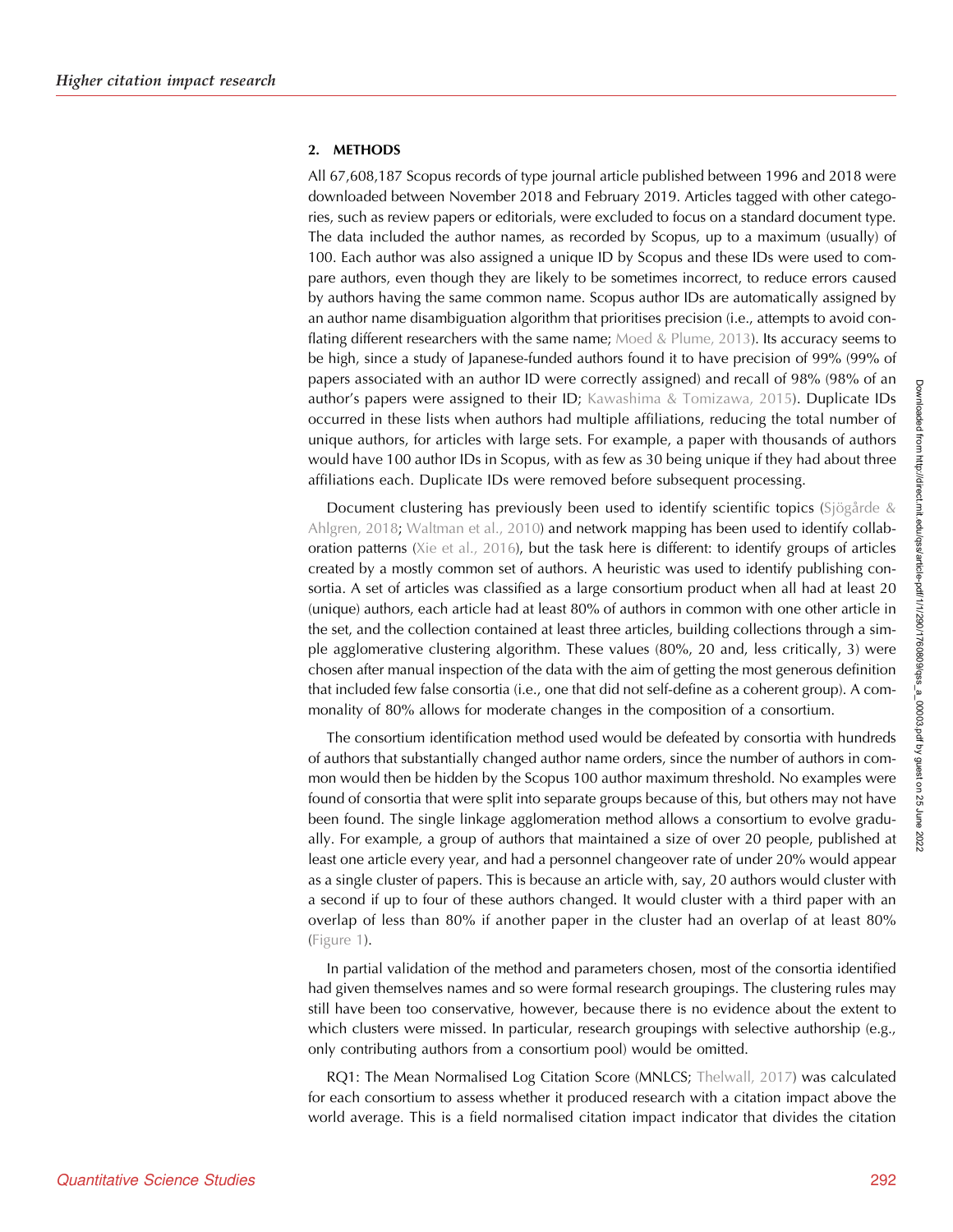<span id="page-3-0"></span>

Figure 1. Three articles with partially overlapping authors clustered into one group. Colours indicate authorship overlaps. Although articles 1 and 3 have fewer than 80% authors in common, they both have 80% in common with article 2 and so are grouped into a single cluster.

score for each paper by the world average of all papers published in the same field and year. This avoids advantages for older articles (because they are normalised against contemporary articles) and for high citation fields (because they are normalised against articles from the same field). The log transformation  $ln(1 + c)$  was applied to all citation counts before any calculation to reduce the impact of individual highly cited articles so that (a) the data is less skewed and it is more reasonable to average it with the arithmetic mean and (b) the resulting figure is less subject to variability ([Thelwall & Fairclough, 2017\)](#page-12-0). Most articles were in multiple fields and in these cases the arithmetic mean of the values for each field was used.

RQ2: Alphabetical ordering of authors is not straightforward to assess, because a consortium may use partial or full alphabetical ordering [\(Mongeon et al., 2017](#page-12-0)) and authors may fall into alphabetical order by accident. Partial alphabetical ordering can also be a side effect of cultural differences in contributions because, for example, Chinese last names are more likely to start with Z than American last names. A nonalphabetic systematic ordering may also be used for articles originally written in languages, such as Chinese, that do not use the Latin alphabet (but alphabetical ordering from China is rare: [Liu & Fang, 2014\)](#page-12-0), and may use radical and stroke sorting or pronunciation order. Moreover, consortia may make different decisions about how to deal with issues such as prefixes (and their capitalisation), hyphenated names, double last names, accented characters in the extended Latin alphabet, cultures where the second name is the given name, cultures where the penultimate name is the family name, and whether to use the full first name(s) or the initials when ordering. Because of these issues, articles in perfect alphabetical (or equivalent) order according to the rules of a consortium may appear to be not lexically sorted based on the information available to Scopus or in the original article, in addition to any transcription errors. A heuristic was therefore used to judge the degree of alphabetical ordering. This was designed to be sensitive to partial alphabetical orderings after observations of this in some consortia. The alphabetical ordering heuristic used was to count the proportion of consecutive distinct (with different last names and/or first initials) authors that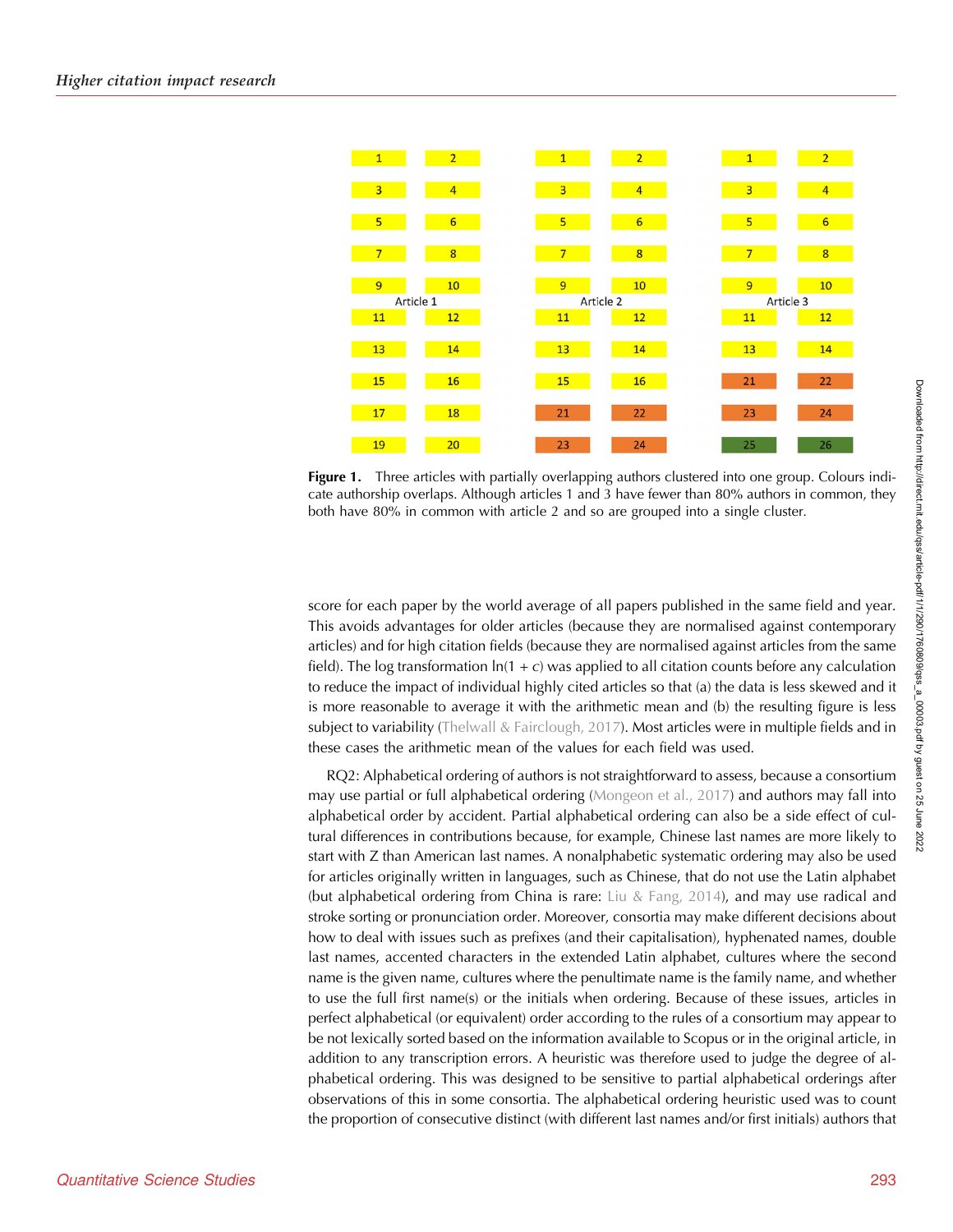were in alphabetical order, according to their last name and first initial, as recorded in Scopus. Thus a score of 18/19 for an article with 20 authors indicates that the nth author was alphabetically before the  $(n + 1)$ th author for all consecutive pairs of distinct authors except one. On average, an article should score 50%, and values that substantially deviate from this indicate a degree of deliberate alphabetical order. For convenience of analysis, articles were split into groups based on the extent of alphabetical author ordering: close to alphabetical (90%+); partial alphabetical (between 60% and 99%); close to nonalphabetical (from 40% to 60%); and anti-alphabetic (Below 40%). A large-team biomedical article with an average sized set (60%) of alphabetically ordered middle authors and half of the remaining authors alphabetically ordered by accident ([Mongeon et al., 2017](#page-12-0)) should therefore score 80% and fall comfortably into the partial alphabetical set. The Scopus limit to 100 author affiliations affects the accuracy of this for a minority of the consortia. Although the average number of authors for a consortium article was 38, consortia with over 100 and partial alphabetical ordering might have this hidden if most of the first 100 authors were in an initial nonalphabetical section, although this seems unlikely.

RQ3: The largest 250 consortia were examined (all those with at least 17 papers) and manually clustered by discipline and consortium type. This clustering was performed by examining basic properties of the consortium and, from acknowledgments, methods descriptions and web searches, identifying the scope of the grouping. This was an inductive and iterative process, with the initial classifications being revisited and subsequently reclassified into a smaller number of different types. The largest consortium of each type was then singled out for a more detailed description, based on a brief publication history and, if relevant, web explorations. Physics and astronomy consortia appeared to be very similar and were ignored after the first few.

The key data behind the results, including a list of consortia, is on Figshare ([https://doi.org/](https://doi.org/10.6084/m9.figshare.8214050.v1) [10.6084/m9.figshare.8214050.v1](https://doi.org/10.6084/m9.figshare.8214050.v1)).

## 3. RESULTS

Based on Scopus journal articles from 1996–2018, the largest apparent consortium has 755 articles and 3,927 consortia have at least three articles, totaling 31,340 papers. This is 0.05% of the set examined. The largest 250 consortia include between 16 and 755 articles, accounting for 14,135 articles. Thus, large publishing consortia are numerically common in academia but are very rare overall, at least as defined by the heuristic used here.

## 3.1. Consortium Size

Consortium size follows a power law, which gives a straight-line shape on a dual logarithmic scale ([Figure 2\)](#page-5-0). There are many small consortia (in terms of the number of papers published) and few large ones, with no evidence of any size being unusually common. A power law can be produced if there is a positive feedback mechanism, but it is not clear how such a mechanism could operate here.

# 3.2. RQ1: Consortium Citation Impact

The 3,927 publishing consortia produced research with an average citation impact of MNLCS 1.954. On the log-normalised scale, this is almost double the impact of the world average (=1). Because of the (typically) shrinking effect of the log normalisation part of MNLCS, large publishing consortia usually publish research with several times more citation impact than the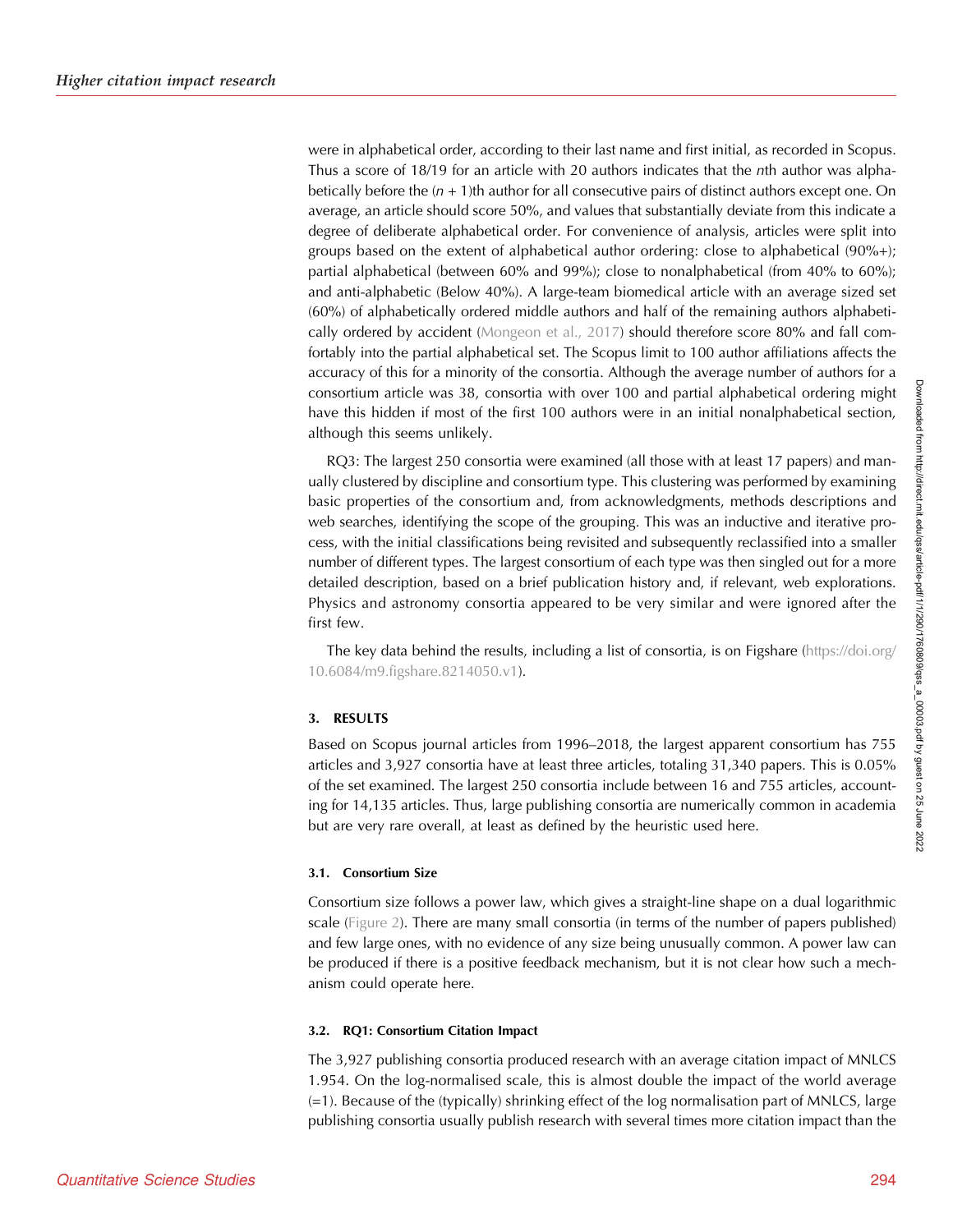<span id="page-5-0"></span>

Figure 2. Sizes of consortia identified in Scopus publications 1996-2018.

world average, although the exact ratio depends on the average (untransformed) citation counts involved.

The overwhelming majority (87.5%: 3,427) of individual consortia had an MNLCS above the world average of 1, including the largest 93. The first MNLCS below 1 was for research from a single department (in the United States) rather than a multi-institution consortium. A Spearman correlation between latest year of the first published article from a consortium and MNLCS of  $-0.818$  ( $p = 0.000$ ) confirms that consortia with a lower impact score tend to be the newer ones for which the MNLCS value is less reliable due to a shorter time to accrue citations. In fact, for very recently published articles, most have a normalised impact below the mean as an artifact of the dominance of zeros, further explaining this result (e.g., to give an extreme example, if only 1 out of 100 recently published articles had been cited, 99 of them would have a field and year normalised citation score of 0, which is below the world average of 1). All the 1,050 consortia with their first articles published before 2006 (for which citation counts are mature and hence most robust) had an average impact above the world average  $(i.e., MNLCS > 1)$ . This is clear statistical evidence that large publishing consortia reliably produce research with citation impact substantially above the world average.

A tiny positive Spearman correlation between cluster size (number of articles published by a consortium) and MNLCS of 0.072 ( $p = 0.000$ ) suggests that the number of articles published by a consortium has little relationship with the average impact of its research. This may be due to a variety of conflicting factors, however, such as consortium age, type and discipline.

#### 3.3. RQ2: Author Alphabetical Order

Although two fifths (38%) of the consortia largely avoid any kind of alphabetical ordering (on average for their papers), a fifth (22%) are in perfect or close to perfect alphabetical ordering and two fifths (38%) are in partial alphabetical order (over 60% but less than 90% of consecutive different author names being in alphabetical order) [\(Table 1](#page-6-0)). Counting by paper rather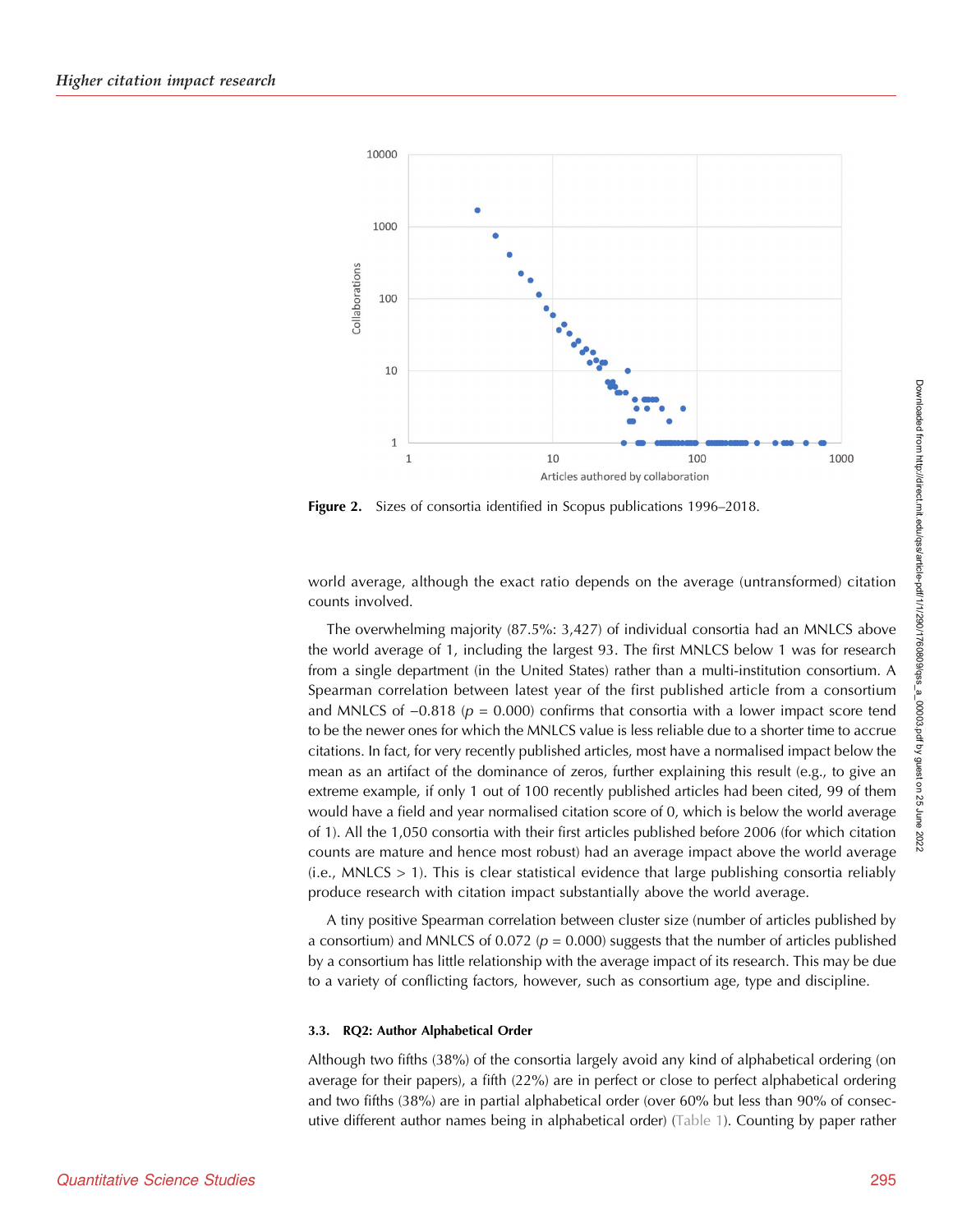<span id="page-6-0"></span>Table 1. Extent of alphabetical ordering, as judged by the proportion of consecutive pairs of distinct authors in the author list recorded in Scopus that were in alphabetical order, based on their last name and first initial. For reference, a long list of random authors would have an alphabetical score of 50%. For a consortium, the classification is based on the average extent of alphabetical ordering across all of its papers

| Author order                                  | <b>Consortia</b> | <b>Papers</b> |
|-----------------------------------------------|------------------|---------------|
| Close to alphabetical: at least 90%           | 873 (22%)        | 13,622 (43%)  |
| Partial alphabetical: above 60% and below 90% | $1,488$ (38%)    | 10,028 (32%)  |
| Close to nonalphabetical: from 40% to 60%     | $1,546(39\%)$    | 7,623(24%)    |
| Anti-alphabetic: below 40%                    | $20(1\%)$        | $67(0\%)$     |
| <b>Total</b>                                  | 3,927            | 31,340        |

than by consortium, three quarters of papers in consortia (75%) have at least partial alphabetical ordering (above 60%). This figure is higher than for consortia (60%) because the biggest consortia are more likely to use alphabetical ordering. The largest 19 consortia all have average alphabetical ordering rates of at least 84%, with 16 of them above 90%.

### 3.4. RQ3: Consortium Types

Eight types of consortia were identified from manual examinations of the papers written by the largest 250 [\(Table 2](#page-7-0)). The types are distinguished based on the apparent consortium purpose and broad field. This typology is one coherent way of differentiating between consortia based on their apparent purpose, rather than a definitive typology. The largest example of each type is discussed below. Most of the types of consortia are organised around a specific narrow task or equipment, although some are subcollections within a department or funded broad research groups.

#### 3.4.1. Nuclear physics: The ATLAS collaboration

The ATLAS Collaboration at CERN (atlas.cern/discover/collaboration) had 755 journal articles from 2010–2018 in high energy or nuclear physics journals (e.g., Journal of High Energy Physics: 23%). ATLAS (A Toroidal LHC ApparatuS) at the Large Hadron Collider (LHC) is a large multinational particle detector project using specialised equipment. Its publications record particle properties, behaviours, or searches (e.g., "Search for lepton-flavor violation in record particle properties, behaviours, or searches (e.g., search for repton-havor violation in<br>different-flavor, high-mass final states in  $pp$  collisions at  $\sqrt{s} = 13$  TeV with the ATLAS detector"), including for the Higgs boson.

The role of the multinational consortium is as a fixed pool of skills to design and run the experiments. Authorship is in alphabetical order (an average of 98% alphabetical using the methods above). Although an average of 87 authors are recorded per paper, the collaboration has hundreds of authors and all are listed on all papers associated with the apparatus during their project tenure.

## 3.4.2. Astronomy: The HESS collaboration

The HESS Collaboration ([www.mpi-hd.mpg.de/hfm/HESS/pages/collaboration/](https://www.mpi-hd.mpg.de/hfm/HESS/pages/collaboration/)) is a multinational consortium around a single stereoscopic astronomy telescope system. Its 150 publications from 2004 to 2018 record and analyse phenomena observed in space (e.g., "Discovery of very high energy γ-ray emission from Centaurus A with H.E.S.S.").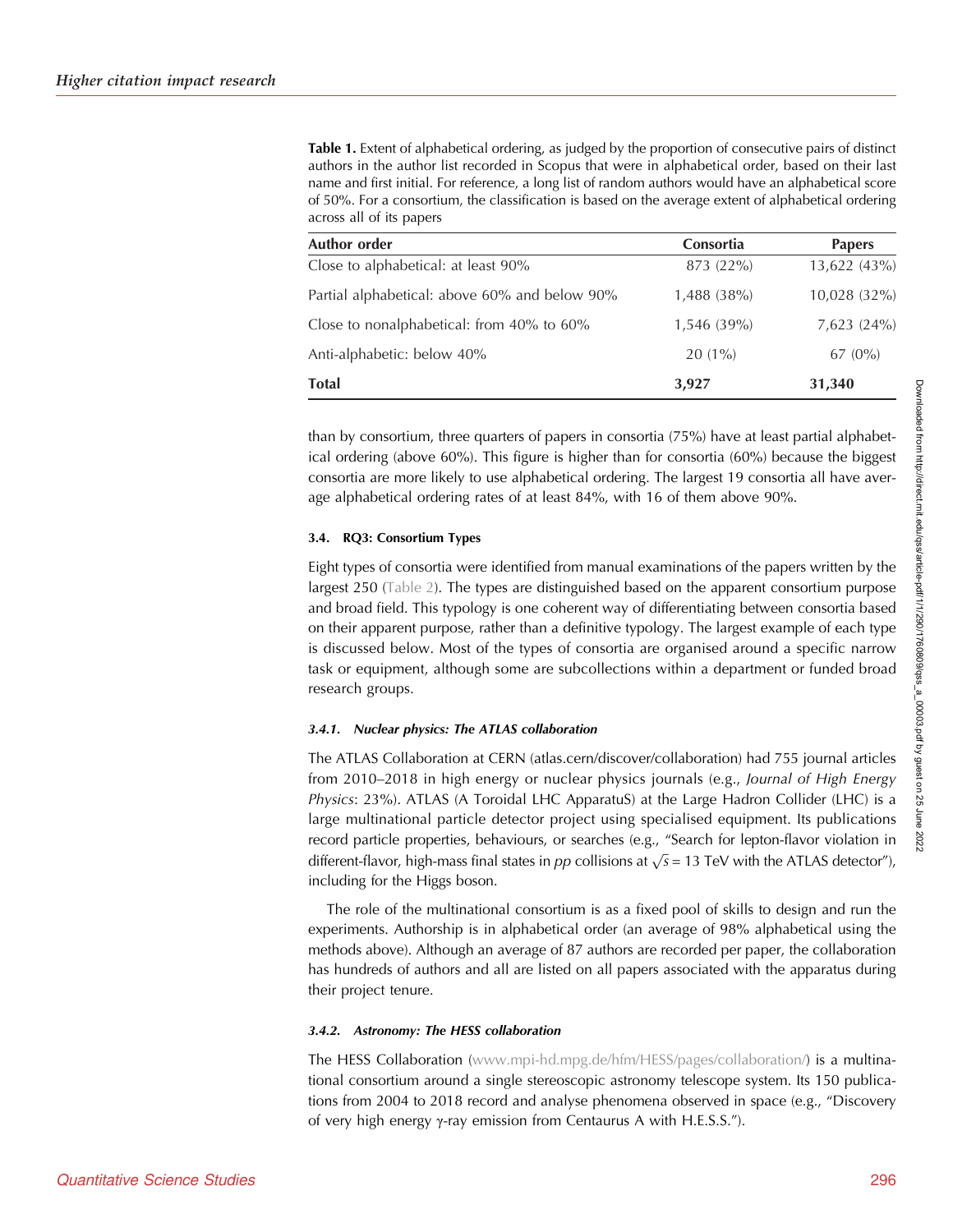<span id="page-7-0"></span>

| <b>Field</b>     | <b>Type</b>                                                                                                                                                                                                                                                            | Examples (no. of papers)                                                                                                                                                                                                                                                                                            |
|------------------|------------------------------------------------------------------------------------------------------------------------------------------------------------------------------------------------------------------------------------------------------------------------|---------------------------------------------------------------------------------------------------------------------------------------------------------------------------------------------------------------------------------------------------------------------------------------------------------------------|
| Nuclear physics  | A series of experiments or data analysis<br>with equipment for measuring particles,<br>such as at the Large Hadron Collider                                                                                                                                            | ATLAS Collaboration (755); CLEO Collaboration<br>$(400)$ ; D0 Collaboration $(349)$                                                                                                                                                                                                                                 |
| Astronomy        | Users of an expensive type of telescope<br>(e.g., "High Energy Stereoscopic<br>System" telescopes)                                                                                                                                                                     | HESS Collaboration (150); MAGIC Collaboration<br>(138); Fermi-LAT Collaboration (136)                                                                                                                                                                                                                               |
| Genomics         | A shared genomics methods-based generic<br>task (e.g., Genomic Encyclopedia of Bacteria<br>and Archaea project with two research groups;<br>and, "a semiautomated high-throughput<br>pipeline at the Joint Center for Structural<br>Genomics") or a disease-based task | GEBA project (148); Joint Center for Structural<br>Genomics (85); Consortium on the Genetics of<br>Schizophrenia (27); OCD Collaborative<br>Genetics Study (25); IMAGE project (21);<br>Cancer Genome Atlas Research Network (19)                                                                                   |
| Medicine         | Registry or longitudinal cohort study for disease,<br>based upon large collaboration at multiple sites<br>(e.g., "Swiss [] outpatient clinics [] HIV patients")                                                                                                        | Swiss HIV Cohort Study (120); CONFIRM<br>registry (52); Systemic Lupus [] cohort (32);<br>U.S. Extrahepatic Biliary Malignancy<br>Consortium (26); Canadian Scleroderma<br>Research Group (20); Chronic Total Occlusion<br>Multicenter U.S. Registry (19); IDACO Investigators<br>(19); EUROCARE Working Group (18) |
| Microbiology     | Long-term monitoring of antimicrobial<br>resistance or infection rates                                                                                                                                                                                                 | CHINET (52); Canadian Nosocomial Infection<br>Surveillance Program (19)                                                                                                                                                                                                                                             |
| Medicine         | Departmental research                                                                                                                                                                                                                                                  | Department of Orthopaedic Surgery, Chiba<br>University (46); Division of Hematology,<br>Mayo Clinic (33); Division of Hematology,<br>Jichi Medical University (32)                                                                                                                                                  |
| Public health    | Collaborative cohort-based project to<br>investigate public health issues<br>(e.g., healthy eating, aging, cancer risk factors)                                                                                                                                        | JACC Study (43); JPHC Study Group (33);<br>Food4Me (27); EMAS study group (26);<br>European Male Ageing Study (20); Global<br>Network for Women's and Children's<br>Health Research (19)                                                                                                                            |
| Neuro-psychology | Funded project with shared broad goal (e.g., find<br>how "biological, psychological, and environmental<br>factors during adolescence may influence brain<br>development and mental health")                                                                            | IMAGEN Consortium (24)                                                                                                                                                                                                                                                                                              |

Table 2. Unique combinations of fields and tasks for consortia publishing at least 17 papers, with examples of projects

The role of the multinational consortium seems to be again a fixed pool of skills to design and run the experiments. Authorship is always in alphabetical order (an average of 95% alphabetical using the methods above), with an average of 92 recorded in Scopus but all articles having hundreds of authors.

#### 3.4.3. Shared genomics task: GEBA project

The Genomic Encyclopedia of Bacteria and Archaea (GEBA) project is a joint initiative by the Leibniz-Institute DSMZ–German Collection of Microorganisms and Cell Cultures and the U.S. Department of Energy (DOE) Joint Genome Institute (JGI) to systematically select and sequence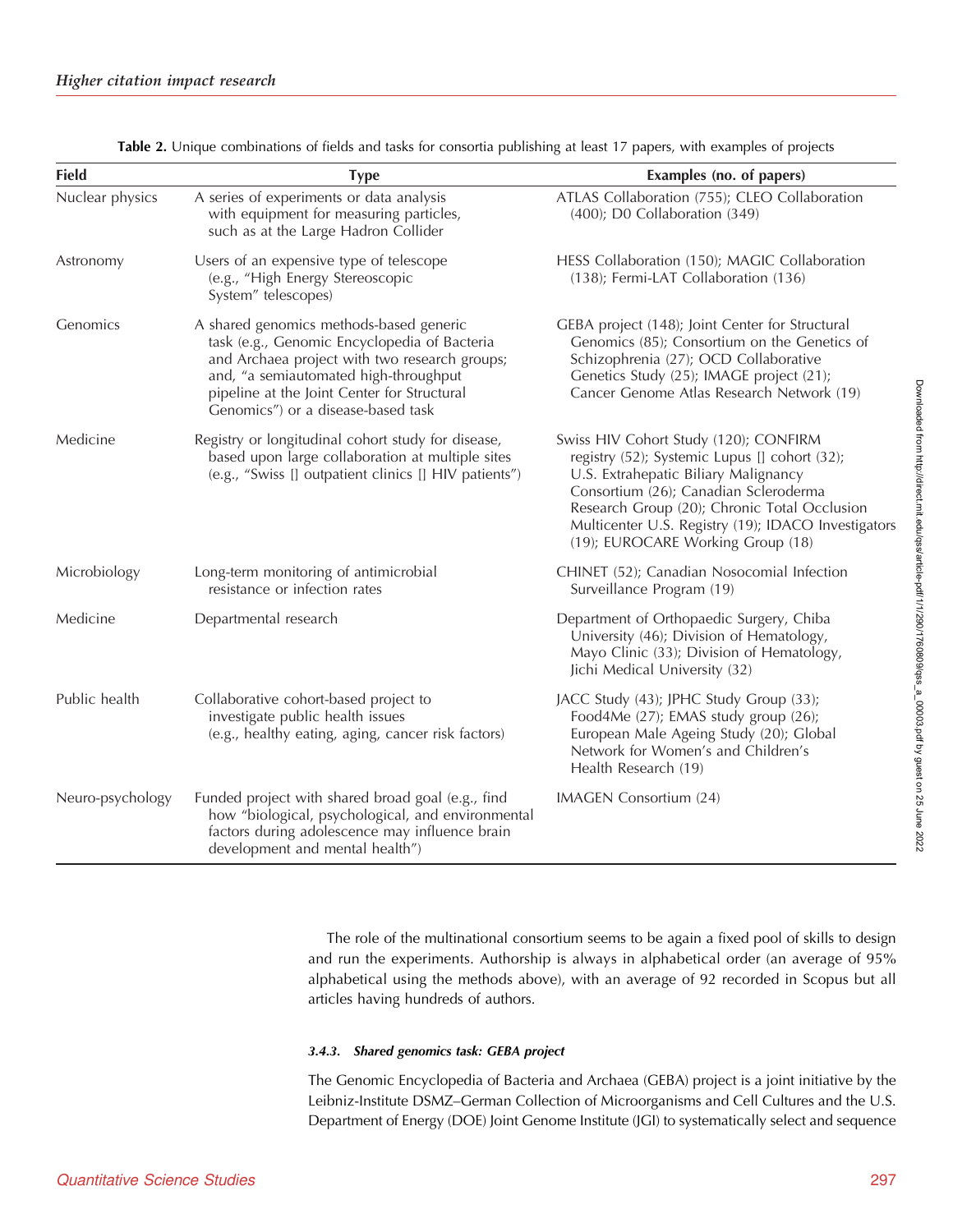bacterial and archaeal genomes ([Wu et al., 2009](#page-12-0)). Its 148 Scopus publications from 2009– 2015 identified for the cluster had an average of 35 authors, with orders varying substantially between articles. All except one were published in the Springer environmental biology journal Standards in Genomic Sciences and reported a complete, or near complete, genome for bacteria or archaea. It has sequenced 250 bacteria and archaea genomes [\(jgi.doe.gov/our-science/](http://jgi.doe.gov/our-science/science-programs/microbial-genomics/phylogenetic-diversity) [science-programs/microbial-genomics/phylogenetic-diversity](http://jgi.doe.gov/our-science/science-programs/microbial-genomics/phylogenetic-diversity)), so the cluster is an incomplete record of its activities. Most of its articles had titles starting with "Complete genome sequence of" (125) or "Genome sequence of" (14). For example, one article was a short report that summarised key properties of the genome of an orange seawater bacterium, as well as reporting that the complete sequence had been recorded in GenBank, with wider project results in the Genomes OnLine Database ([Riedel et al., 2012](#page-12-0)).

The role of the consortium is presumably to combine the multiple types of equipment and other expertise needed to efficiently sequence and analyse genomes. Since author orders and numbers vary (although a standard list is sometimes at the end (e.g., Bristow; Eisen; Markowitz; Hugenholtz; Kyrpides; Klenk) the set seems to reflect the relative contributions of the participants. Paper authors are, on average, in 49% alphabetical order using the methods above, confirming that this is not used.

#### 3.4.4. Medical cohort for a disease: Swiss HIV cohort study

The Swiss HIV Cohort Study (SHCS) has been from 1998 "a systematic longitudinal study enrolling HIV-infected individuals in Switzerland" ([www.shcs.ch\)](http://www.shcs.ch), gathered from multiple hospitals and clinics. It includes the Swiss Mother and Child HIV Cohort Study (MoCHiV). The 120 papers in the cluster were from 2000–2018, had an average of 57 authors and were published in many different journals, with the most common being AIDS (13%) and Journal of Infectious Diseases (12%). The publications seem to cover a wide range of HIV-related research, and appear in many journals. There is no typical paper for the consortium. As an ex-ample, one paper reports a type of cancer risk for patients ([Clifford et al., 2008\)](#page-11-0).

The role of the consortium is presumably to collect and manage information on the study. Author order varies by paper. The first few authors are typically not in alphabetical order, but the remainder are (an average of 85% alphabetical using the methods above). Thus, each paper seems to have a small group of main authors: perhaps those that planned the study, conducted the analysis and wrote the paper, with the remaining authors perhaps awarded coauthorship for contributions to data collection and management.

#### 3.4.5. Microbiology: Antimicrobial resistance in China

The China Antimicrobial Surveillance Network (CNINET) originates from 2005 and is an ongoing surveillance program in China for antimicrobial resistance (including antibiotic resistance). Its sister program, the China Antimicrobial Resistance Surveillance System (CARSS), focuses on regional comparisons ([Hu et al., 2018\)](#page-12-0) but did not appear as a consortium in the Scopus data. Only one other consortium of this type appeared in this data, from Canada, despite similar international data collection exercises ([World Health Organization, 2017\)](#page-12-0). CNINET's 52 Scopus publications were almost all (51) published in the Chinese Journal of Infection and Chemotherapy from 2008–2017 had an average of 32 authors. The publications describe resistance associated with one genus, such as "CHINET 2009 surveillance of antibiotic resistance in enterococcus in China." This focuses on a genus of lactic acid bacteria related to human medical conditions such as urinary tract infections and meningitis. Its data was from 14 hospitals in China. There are also generic surveillance papers, such as, "CHINET 2008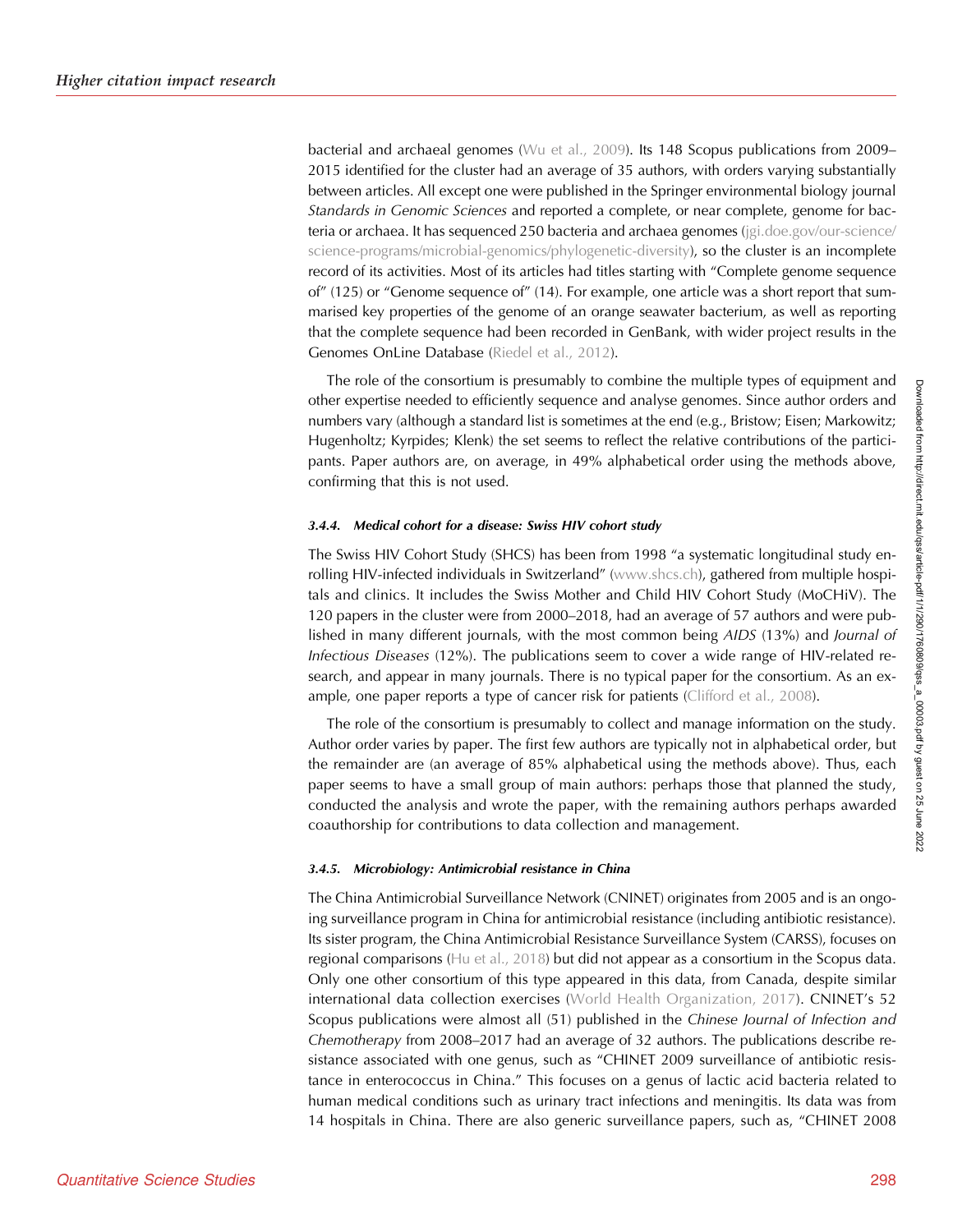surveillance of bacterial resistance in China." The value of a long-term coherent consortium for this task is presumably in standardising methods for reliable comparisons over time ([Hu et al., 2016\)](#page-12-0), as well as general efficiency gains.

The role of the consortium is presumably to manage access to data or testing at the different sites, because the authors have multiple hospital affiliations. Author order varies between papers, except for the general surveillance papers. For example, the first 13 authors were the same and in the same order for the 2008 and 2009 general surveillance papers. Authors are in an average of 50% alphabetical order (i.e., exactly that expected if alphabetical considerations are ignored) using the methods above.

#### 3.4.6. Medical department research: Orthopaedic surgery at Chiba University

The Department of Orthopaedic Surgery at Chiba University Hospital in Japan had a cluster of 46 papers from Scopus 2009-2017, mainly published in spine-related journals, such as Spine (37%) and European Spine Journal (20%), with an average of 22 authors. Its research includes both spinal and joint injuries and it seems to be a highly successful award-winning research group [\(www.ho.chiba-u.ac.jp/en/dpt/orthopaedic.html\)](http://www.ho.chiba-u.ac.jp/en/dpt/orthopaedic.html). The main author of many papers, Professor Seiji Ohtori, had two records in Scopus that accounted for 391 publications (Author ID: 7004456445, 197 publications 2009–2014; ID: 56008400700, 194 publications 2012–2019).

The cluster is a department rather than a consortium. Most papers include only authors within the department. Authors are not in alphabetical order (average: 52%). Author order varied between papers, although often with the same first author and similar sequences of last authors and two of the three professors (as listed in the department website in 2019) listed last except in four cases. Papers by the department not included in the cluster had fewer authors (e.g., 6: "Segmental Pedicle Screw Instrumentation and Fusion Only to L5 in the Surgical Treatment of Flaccid Neuromuscular Scoliosis"), or a smaller overlap than 80% due to a collaboration (e.g., 22 authors, but several were from other universities, "Use of Bioelectrical Impedance Analysis for the Measurement of Appendicular Skeletal Muscle Mass/Whole Fat Mass and Its Relevance in Assessing Osteoporosis among Patients with Low Back Pain: A Comparative Analysis Using Dual X-ray Absorptiometry"). Thus, the cluster of 46 articles represents under a quarter of the output of the department: a highly collaborative ad hoc subset.

## 3.4.7. Public health risk factors: The JACC study

The JACC Study (Japan Collaborative Cohort Study for Evaluation of Cancer Risk) included 46 papers published from 2002–2008, mainly in the Journal of Epidemiology (72%), mostly examining specific risk factors for a type of cancer (e.g., "Smoking, alcohol drinking and esophageal cancer: Findings from the JACC Study"). This study gave a lifestyle questionnaire to 73,424 people from 1988–1990 and tracked their health problems until the end of 1997 ([Iso et al., 2002\)](#page-12-0). This provided a rich data source to investigate the relationship between lifestyle factors, diseases and mortality.

The cluster is a named consortium from different universities, hospitals and health centers created around a shared, funded task. Authors are not in alphabetic order (47% of distinct author pairs in alphabetical order). Authorship presumably reflects contributions to leading the extensive shared data gathering task for the initial questionnaires or the follow-up health outcomes information. An average of 40 authors (min: 34; max: 50) wrote each paper, with varying author order (no more than four papers with the same first author), although the last-listed about 10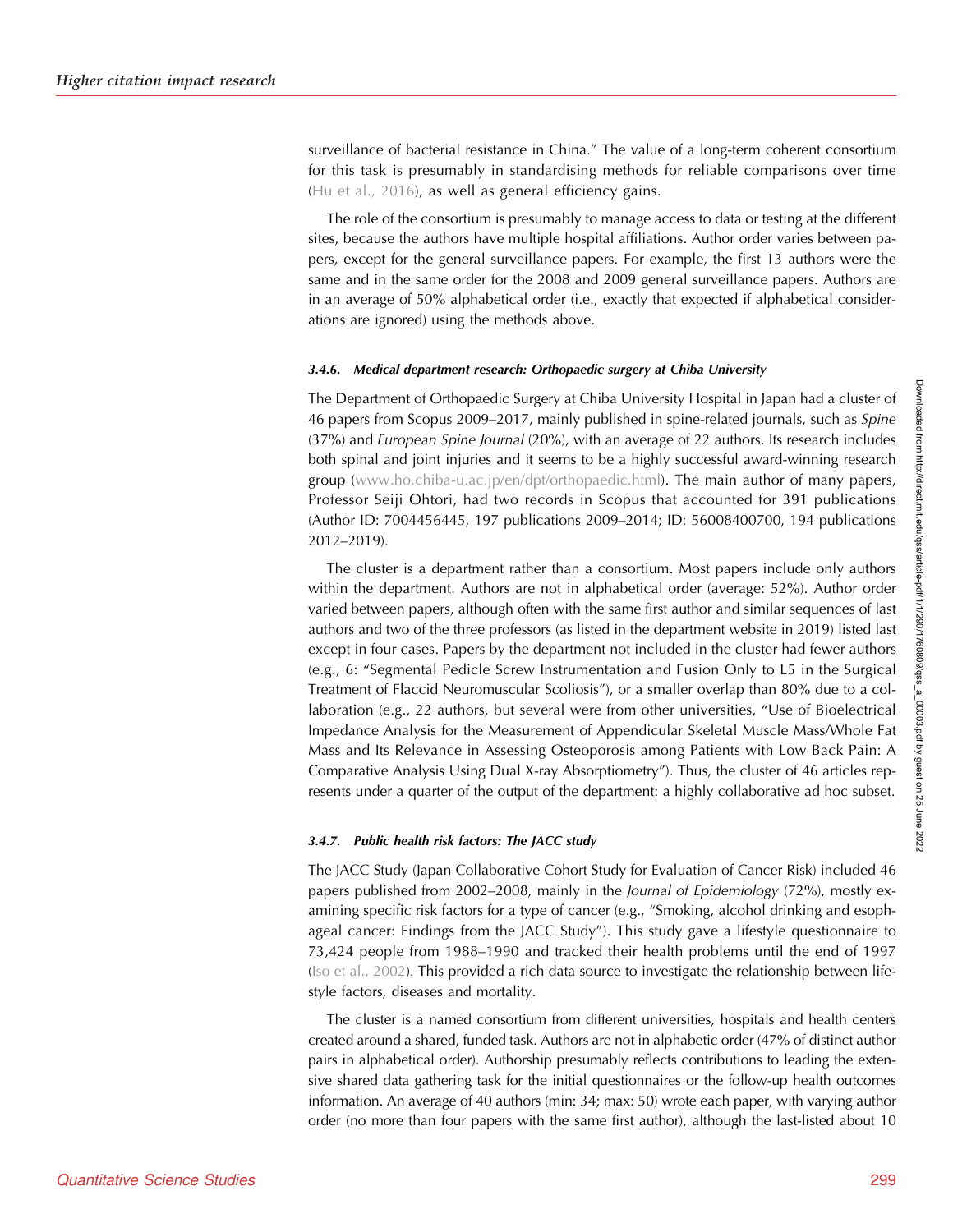authors tended to be in a similar order. Thus, authorship seems to reflect roles in the data collection process, with the first authors presumably carrying out the analysis for a paper.

#### 3.4.8. Neuropsychology: The IMAGEN consortium

The IMAGEN Study is a consortium funded by a series of EU, national and other grants to follow a cohort of 2,000 young Europeans from the age of 14 to track adolescent brain development through questionnaires, brain imaging and tests [\(imagen-europe.com\)](http://imagen-europe.com). Its publications from 2011–2016 cover different aspects of behaviour and brain development (e.g., "No differences in ventral striatum responsivity between adolescents with a positive family history of alcoholism and controls"), with an average of 26 authors per article.

The cluster contains about a quarter of the articles from the project, since its website reports 104 journal articles from 2010–2018. Author order is typically alphabetical in the middle but not at the start (presumably the main authors for the study) and end (presumably consortium leaders). There is an average of 77% alphabetical ordering using the methods above. The role of the consortium seems to be partly to maintain and update core information about the cohort and partly to get additional information for specific analyses.

## 4. DISCUSSION AND CONCLUSIONS

This paper introduces a new method to identify large publishing consortia as well as evidence of their research impact, use of alphabetical ordering, and broad types. The results show that there are large publishing consortia in nuclear physics, astronomy, and some health-related fields. The heuristics used to identify these consortia cannot be used to estimate the prevalence of large stable research groups because others may have different publishing agreements or may produce other types of output. Thus the 0.05% of Scopus articles included in them underestimate the extent of large publishing consortium output. The highest profile huge research collaboration in the last 50 years, the Human Genome Project, was not included because of this. In addition, modifications to the heuristics (e.g., 70% authors in common; minimum 10 authors per paper) would produce different results. Nevertheless, the existence of publishing consortia of many types is confirmed by the examinations above of individual groups that found them all to be named and clearly identifiable entities, or at least collections of papers within departments or research groups.

Whilst the physics consortia seem to have been formed because of the expense and perhaps complexity of the equipment required for specific tasks, the health-related consortia mainly reflect the need to systematically gather large quantities of diverse high-quality human-related (life-related in the remaining cases) data to have sufficient statistical power or variety to investigate a health issue. As with the GWAS case discussed above, some health issues cannot be resolved on a small scale or may give statistically misleading answers from repeated small-scale experiments, so combining data is essential for progress.

The publishing consortia found have research impact that tends to be substantially, and almost universally, above the world average for the fields and years in which they published. This may be due to the consortia typically involving economically advanced nations (e.g., [Sud & Thelwall, 2016\)](#page-12-0) or the increased likelihood to attract self-citations [\(Bornmann, 2017](#page-11-0); [van Raan, 1998\)](#page-12-0) from the large teams but, from the example examined, it seems more likely that these teams produce research that is valuable to their disciplines, justifying the human and financial resources that seem to have been invested in many of them. Nevertheless, the results exclude all consortia that did not create at least three Scopus-indexed consortia and might (if they had no other goals) be characterised as failing, so the conclusions should not be extrapolated to nonpublishing consortia.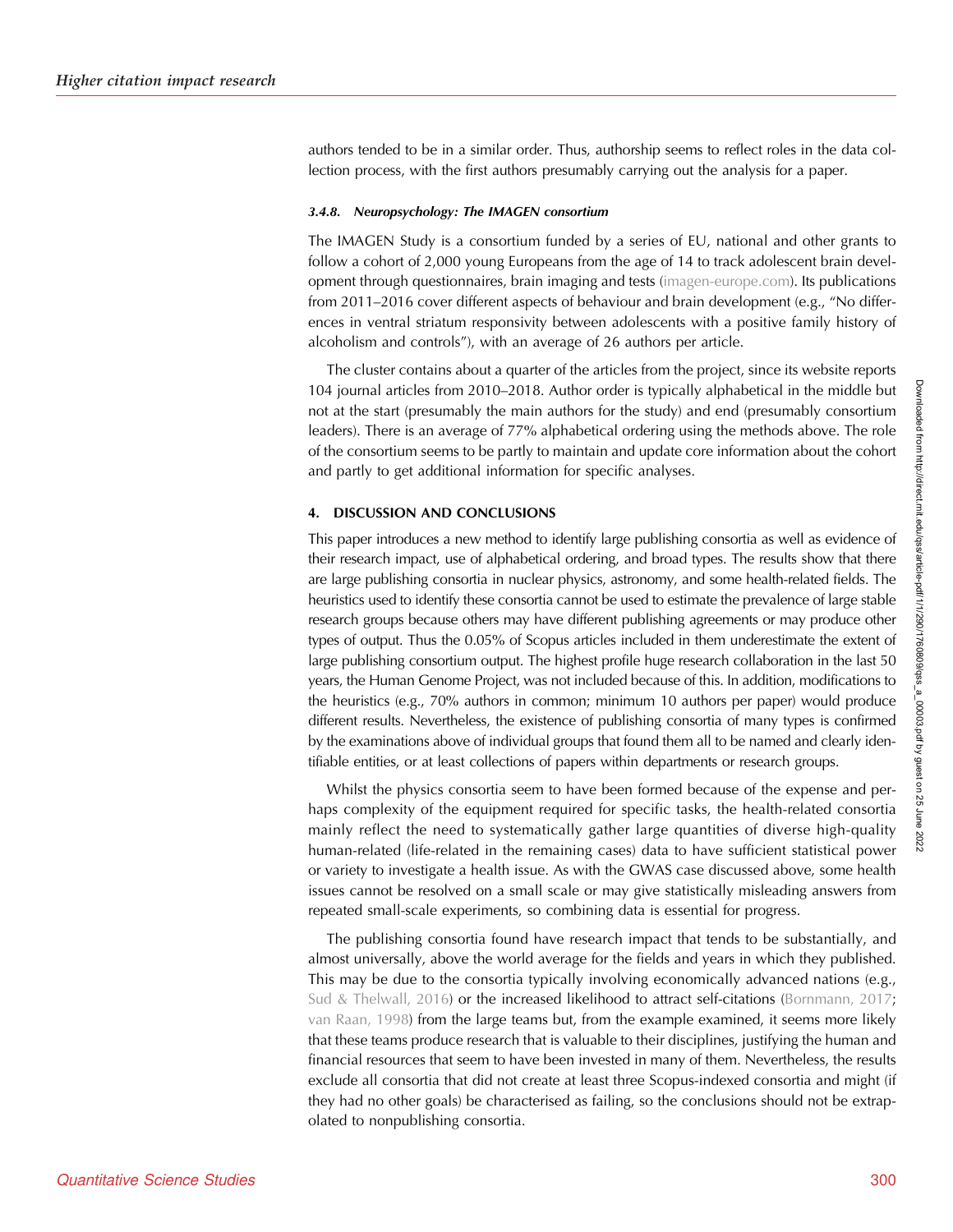<span id="page-11-0"></span>From a scientometric perspective, to evaluate the impact of the work of individual academics or departments from their citations it is useful to be able to attribute an appropriate share of an output to its contributors. This is complicated by publishing collaborations, especially if partial or full alphabetical ordering is used. For example, if five different groups might have produced five competing analyses of a single medical issue (e.g., whether green tea affects cancer risks) but instead publish one more powerful combined study, then four fewer papers would be published and the combined paper would have many authors. Presumably economies of scale would apply (e.g., one analysis instead of five; one study design instead of five), so that the total amount of work for the combined paper would be less than five times the amount for any individual paper. Whilst the efficiency and power improvements are good for science, a scientometric attempt to share credit for a single paper (e.g., with fractional author counting) would be unfair in this context. Conversely, for a publishing consortium that rewards participants that manage data gathering but are otherwise not active, it might be reasonable to assign fractional value [\(Hagen, 2013](#page-12-0)) to the less active participants. For the previously noted biomedical phenomenon of middle author alphabetical ordering ([Mongeon et al., 2017](#page-12-0)), the middle authors (if accurately identified) could potentially be awarded equal but lesser credit to the remaining authors. Thus, a scientometric exercise would need to make a reasoned judgement about how to deal with contributions from large publishing consortia. For health-related consortia, it seems to be an ethical necessity to ensure that participation in collaborations that aid public health should not be discouraged by under-rewarding participants, so evaluators should be extremely careful when considering this option.

## COMPETING INTERESTS

The author has no competing interests.

## FUNDING INFORMATION

No funding has been received.

# DATA AVAILABILITY

The key data behind the results, including a list of consortia, is on Figshare ([https://doi.org/](https://doi.org/10.6084/m9.figshare.8214050) [10.6084/m9.figshare.8214050\)](https://doi.org/10.6084/m9.figshare.8214050).

## REFERENCES

- AACR Project GENIE Consortium. (2017). AACR Project GENIE: Powering precision medicine through an international consortium. Cancer Discovery, 7(8), 818–831.
- Bernstein, B. E., Stamatoyannopoulos, J. A., Costello, J. F., Ren, B., Milosavljevic, A., Meissner, A., & Farnham, P. J. (2010). The NIH roadmap epigenomics mapping consortium. Nature Biotechnology, 28(10), 1045–1048.
- Bornmann, L. (2017). Is collaboration among scientists related to the citation impact of papers because their quality increases with collaboration? An analysis based on data from F1000Prime and normalized citation scores. Journal of the Association for Information Science and Technology, 68(4), 1036–1047.
- Buniello, A., MacArthur, J. A. L., Cerezo, M., Harris, L. W., Hayhurst, J., Malangone, C., & Suveges, D. (2018). The NHGRI-EBI GWAS Catalog of published genome-wide association studies, targeted arrays and summary statistics 2019. Nucleic Acids Research, 47(D1), D1005-D1012.
- Clifford, G. M., Rickenbach, M., Polesel, J., Dal Maso, L., Steffen, I., Ledergerber, B., … & Franceschi, S. (2008). Influence of HIVrelated immunodeficiency on the risk of hepatocellular carcinoma. AIDS, 22(16), 2135–2141.
- Costa, M. R., Qin, J., & Bratt, S. (2016). Emergence of collaboration networks around large scale data repositories: A study of the genomics community using GenBank. Scientometrics, 108(1), 21–40.
- de Solla Price, D. J., (1986). Little Science, Big Science … and Beyond, p. 301. New York, NY: Columbia University Press.
- Defazio, D., Lockett, A., & Wright, M. (2009). Funding incentives, collaborative dynamics and scientific productivity: Evidence from the EU framework program. Research Policy, 38(2), 293–305.
- Fortunato, S., Bergstrom, C. T., Börner, K., Evans, J. A., Helbing, D., Milojević, S. et al. (2018). Science of science. Science, 359 (6379), eaao0185 (1–7).
- Garner, C. (2007). Upward bias in odds ratio estimates from genome-wide association studies. Genetic Epidemiology, 31(4), 288–295.